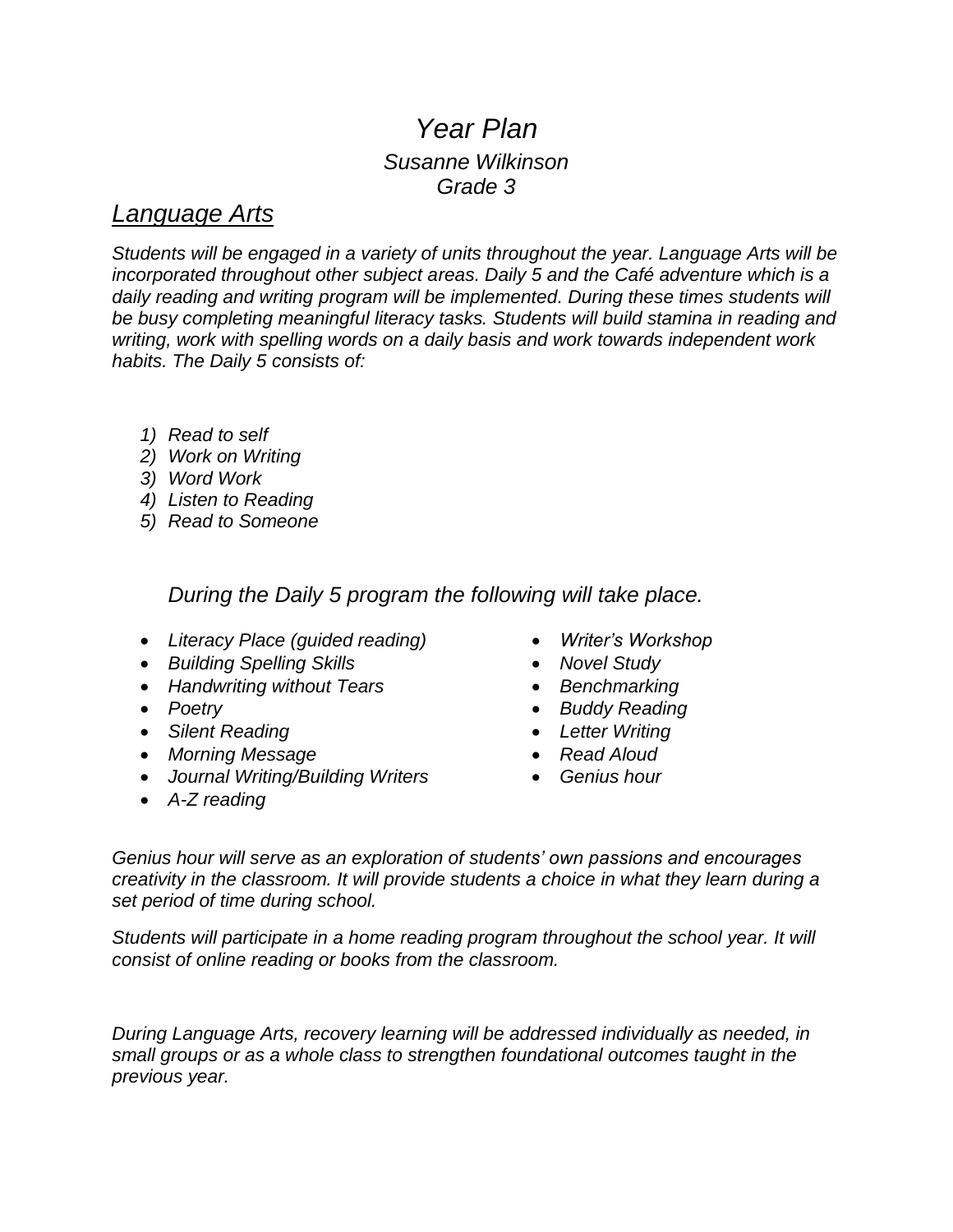# *Math*

*Math will be taught through a variety of activities involving hands-on activities and Math games. We will spiral through the Math strands of Number sense, Patterns and Relations, Shape and Space and Statistics and Probability. Students will learn independence through the Daily 5 Math program. Students will be using different strategies and programs including:*

- *Hands-on manipulatives*
- *Smart board*
- *Van de Walle*
- *Week by week Math Essentials*
- *Power of ten*
- *Daily 5 Math which includes:*

*Math by Myself Math with Someone Math Technology Math with the teacher Math writing*

- *Paper pencil tasks*
- *Math Makes Sense*
- *Mathletics computer program for use at school and at home*

*We will be spending time on recovery learning where we review/complete outcomes from grade 2. The class time will be divided accordingly. We will work both in small groups and as a whole class, as well as individually when required.*

### *Social Studies*

*We will be working through the Social Studies curriculum using the Hands on Social Studies program. The clusters are as follows: Connecting with Canadians, Exploring the World, Communities of the World and Exploring an Ancient Society. Students will use an inquiry based approach for learning through station rotations which will also include the multiple intelligences. We will incorporate Language Arts and Computer within the subject area, and involve smart board activities, first-hand experience and projects. Aboriginal perspective will be incorporated into the Social Studies Curriculum.*

#### *Science*

*Science is a great time for inquiry based learning, exploration, smart board activities and hands-on learning. We will work through the Science curriculum using The Hands on Science program and through an inquiry based program called Mystery Science. The clusters are Forces that Attract or Repel, Materials and Structures, Soils and the Environment and Growth and Changes in Plants. We will incorporate Language Arts, Math and Computer throughout the Science lessons along with aboriginal perspective.*